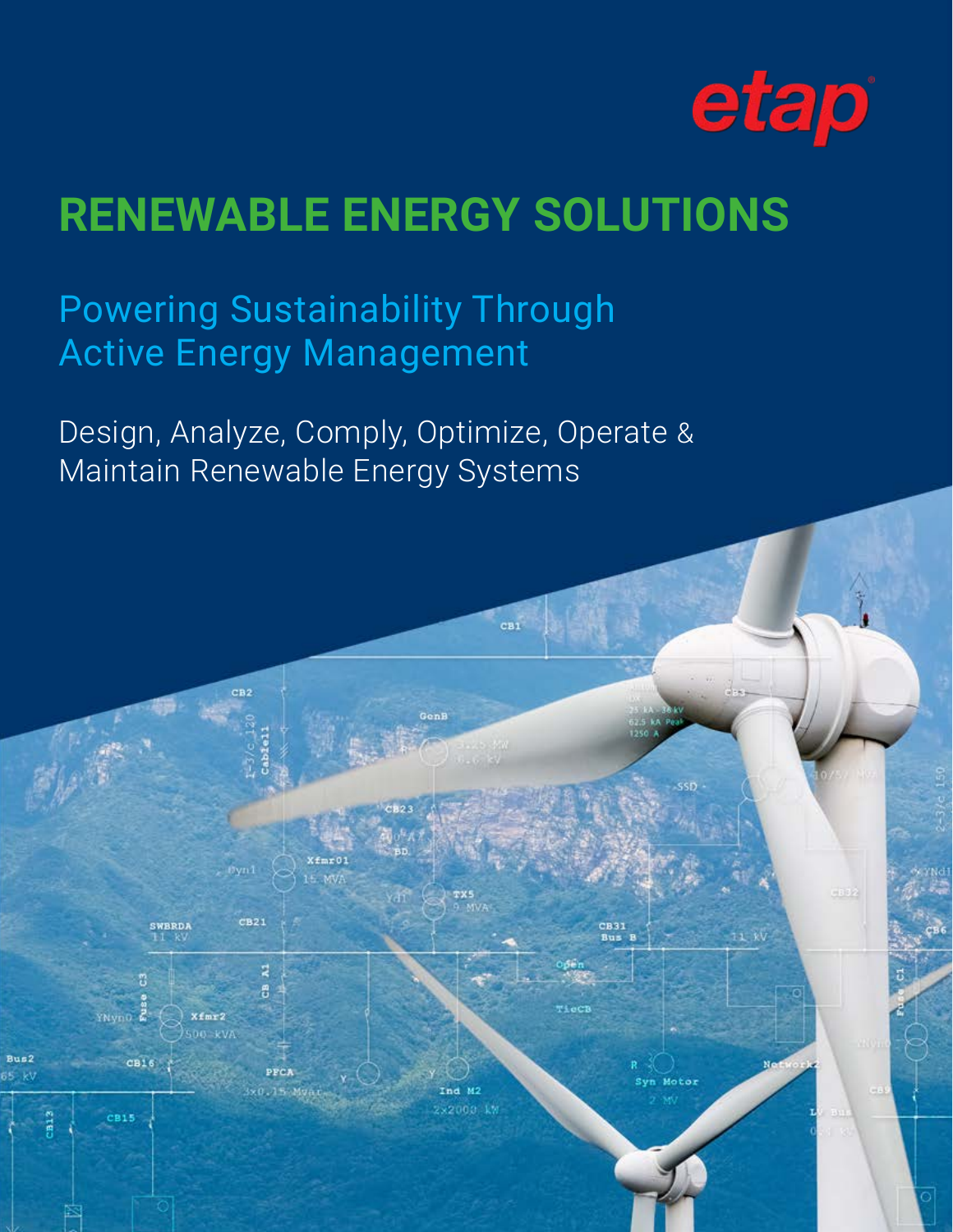

## One Consistent, Integrated Experience



*ePPC*™ Hybrid Power Plant Control & Generation Management System



*μGrid*™ Microgrid Control & Energy Management System



*Grid Code* Grid Code Analysis & Compliance Management System



*nEMS*™ Nanogrid Design & Multi-Site Remote Management System

## Digital Twin Driven Renewable Energy Solutions

## Build business resilience while accelerating your decarbonization goals

Renewable energy enables the transformation towards a zero carbon future, yet its variable nature poses challenges for power system operations, such as maintaining power quality & reliability and dynamic energy prices. Integrated software and hardware solutions are therefore inevitable for organizations to comply with grid codes and optimize their energy use.

ETAP offers integrated electrical Digital Twin driven design software and control hardware solutions for microgrids, power plants and nanogrids, allowing organizations to embrace the integration of renewable energy while facilitating safe, reliable and efficient power system operations.

- Ensure resiliency & reliability of power supply, maximize yields and meet TSO requirements at the point of interconnection.
- Develop, simulate, optimize, test and deploy renewable energy control systems with the unified eSCADA/EMS platform.
- **✓** Deploy and validate hardware controller logic with SIL, steady-state or dynamic analysis. Utilize controller and electrical operations twins to optimize renewable energy systems.
- **✓** Modular applications include generation optimization, active & reactive power control, forecasting, power exchange control, energy storage management, renewable smoothing, islanding & black start ancillary services.
- Proactive & adaptive renewable energy management with situational intelligence and awareness.
- **✓** Utilize dynamic models for solar, wind, hydro, energy storage and reactive power compensation for full dynamic control & enhanced stability.
- **✓** Multi-site management solution to monitor, automate, control, optimize, determine health indices, and generate optimal maintenance schedules while minimizing OPEX.